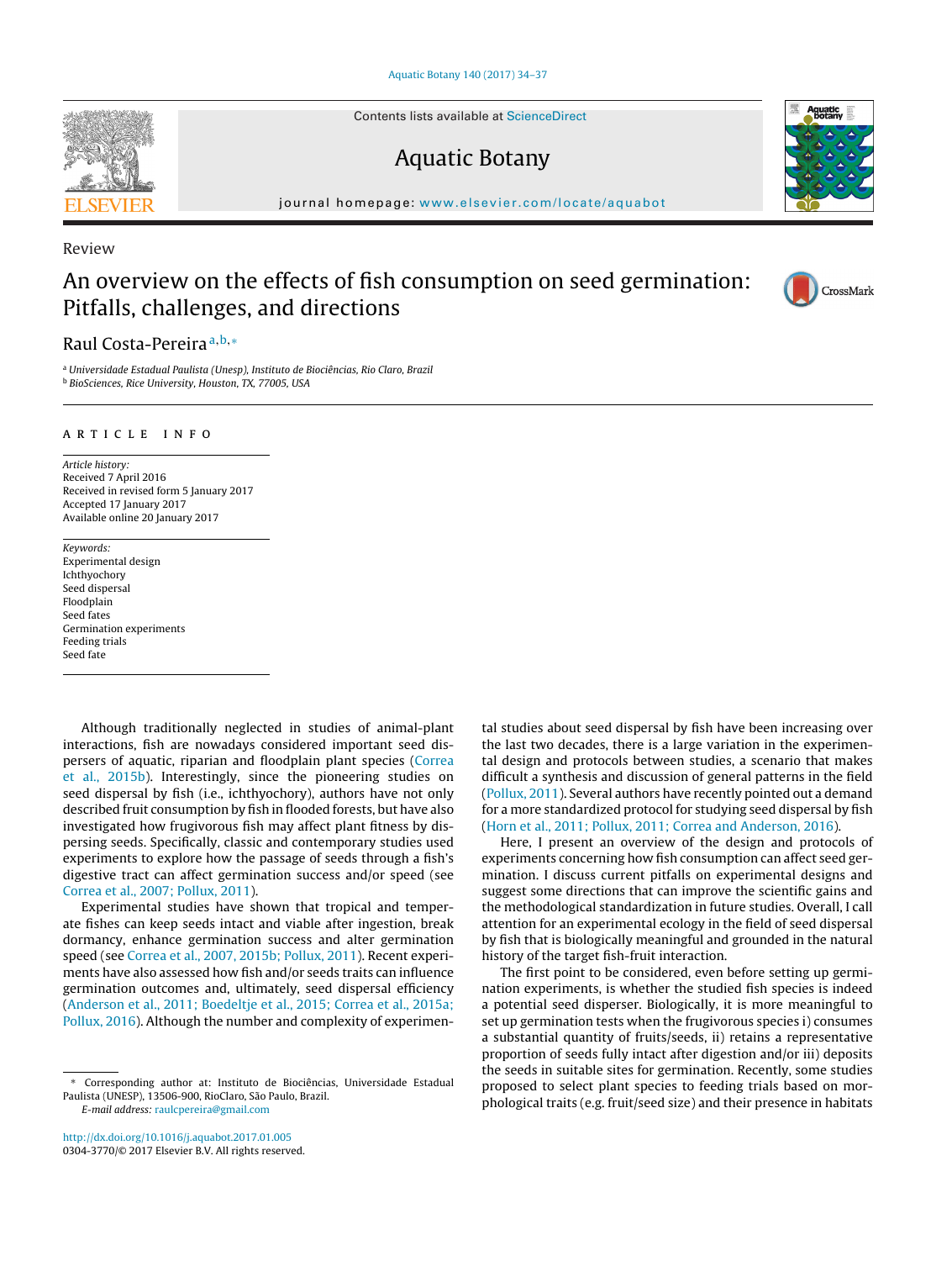where fish can act as seed dispersers (e.g. [Boedeltje](#page-2-0) et [al.,](#page-2-0) [2015\).](#page-2-0) However, beyond this indirect evidence (that can only indicate species potentially consumed by fish, not necessarily the consumed or dispersed ones), field observations and dietary studies (e.g. stomach content analysis or stomach flushing during fructification periods) are essential to confirm if the consumption of fruits by fish is actually representative in the studied system. Prior natural history knowledge about the fish-fruit interaction may also reveal aspects of seed dispersal that can be considered in the design of experiments, such as the proportion of masticated seeds and the foraging behavior of the fruit-eating fish ([Costa-Pereira](#page-2-0) et [al.,](#page-2-0) [2011\).](#page-2-0) In this sense, it is important first to have strong naturalistic evidence that the fish species consumes the fruits (not only occasionally) and keeps the seeds intact(e.g. dietary studies, naturalistic observations), and then design the experiments and interpret their outcomes in light of other qualitative and quantitative aspects of seed dispersal (e.g. proportion of intact seeds, suitability of deposition sites).

Another relevant point is how fruits are offered to fish and how seeds are recovered for germination experiments. In some studies aiming to retrieve seeds after their passage through the entire digestive tract, seeds were offered embedded in dough pellets to the fish during feeding trials (e.g. [Pollux](#page-3-0) et [al.,](#page-3-0) [2007;](#page-3-0) [Boedeltje](#page-3-0) et [al.,](#page-3-0) [2016\).](#page-3-0) Although this may be the only way to feed some fish in captivity situations, offering natural fruits or seeds is certainly a more realistic protocol. This is relevant because the presence of an artificial material embedding the seeds (e.g. dough) may affect how seeds are processed along the digestive tract, particularly in oral cavities, where there are complex food selection mechanisms ([Pollux,](#page-3-0) [2011\).](#page-3-0) In turn, in another set of studies, wild-individuals were killed and seeds recovered from their stomach contents for germination experiments. Traditionally, seeds retrieved from stomachs are considered inappropriate for seed germination tests, as they are only a subset of the complex mechanical and/or chemical actions happening during the passage through the entire digestive tract ([Schupp](#page-3-0) et [al.,](#page-3-0) [2010\).](#page-3-0) However, recently [Correa](#page-2-0) [and](#page-2-0) [Anderson](#page-2-0) [\(2016\)](#page-2-0) showed that seeds collected from the stomach via lavage and seeds that passed through the entire digestive tract might present similar germination patterns. In this sense, seeds from stomachs should be used carefully in germination experiments, preferably after a pilot study comparing their germination efficiency with defecated seeds [\(Correa](#page-2-0) [and](#page-2-0) [Anderson,](#page-2-0) [2016\).](#page-2-0) Seeds collected from stomachs are usually also appropriate to taxonomically identify the consumed fruit species (mainly when they are intact enough, e.g. still have pulp) and to quantify the rate of seed mastication.

Interestingly, [Correa](#page-2-0) [and](#page-2-0) [Anderson](#page-2-0) [\(2016\)](#page-2-0) call attention to the use of non-lethal sampling of stomach contents and quantification of seed dispersal by frugivorous fish. These authors proposed a standard protocol for a lavage method, which successfully recovered more than 90% of stomach contents in the pacu (Piaractus mesopotamicus). This is a timely discussion as some important frugivorous fish have suffered drastic reductions in population size in recent decades, such as the tambaqui (Colossoma macropomum) (Costa-[Costa-Pereira](#page-2-0) [and](#page-2-0) [Galetti,](#page-2-0) [2015\).](#page-2-0) In this sense, future studies in the field should privilege the use of stomach flushing and other non-lethal techniques, such as setting up enclosures in natural habitats (e.g. cages in floodplains) or keeping fish individually in suitable plastic bags, checking periodically for defecated seeds ([Silveira](#page-3-0) [and](#page-3-0) [Weiss,](#page-3-0) [2014\).](#page-3-0) Some of these non-lethal approaches also allow quantifying the gut retention times, which can be applied to model seed dispersal distance [\(Anderson](#page-2-0) et [al.,](#page-2-0) [2011;](#page-2-0) [Van](#page-2-0) [Leeuwen](#page-2-0) et [al.,](#page-2-0) [2016\).](#page-2-0)

Interpretability of the results is also essential. Many different indexes and statistical approaches have been proposed to quantify the germination process [\(Ribeiro-Oliveira](#page-3-0) [and](#page-3-0) [Ranal,](#page-3-0) [2015\),](#page-3-0) but authors should opt for the use of intuitive and biologically meaningful ones. For instance, many studies, not only in the field of seed dispersal by fish, use the Maguire's index (1962) to quantify differences in germination speed of control vs. consumed seeds. This measure (also referred as Germination Speed Index, GSI) is widely used by agronomists and foresters in germination experiments to quantify the vigor of seedlings [\(Ribeiro-Oliveira](#page-3-0) [and](#page-3-0) [Ranal,](#page-3-0) [2015\).](#page-3-0) However, this index has received a lot of criticism, particularly in ecological studies, mainly because it has no clear biological meaning [\(Brown](#page-2-0) [and](#page-2-0) [Mayer,](#page-2-0) [1986,](#page-2-0) [1988\).](#page-2-0) For instance, [Yule](#page-3-0) et [al.](#page-3-0) [\(2016\)](#page-3-0) observed that control seeds of Banara arguta (Salicaceae) have a germination speed index twice the rate of seeds consumed by the freshwater sardine (Triportheus nematurus) in the Pantanal wetlands. Does this statistically significant difference in GSI values have important biological consequences? Does this difference reflect a delay of germination on a meaningful timescale? If the lower GSI value represents a few days of delay in the germination of a small proportion of seeds, the freshwater sardine will not positively affect the recruitment of B. arguta, as the flood season lasts for several months in the Pantanal wetlands. Thus, quantifying the germination process in biologically meaningful measures is essential to contextualize if the observed effects on germination rate can be truly relevant in field conditions. The rate of germination, cumulative germination, survivorship analysis [\(Anderson](#page-2-0) et [al.,](#page-2-0) [2009\)](#page-2-0) or the novel quantitative approach taken by [Boedeltje](#page-2-0) et [al.](#page-2-0) [\(2016\)](#page-2-0) are good examples.

Generally, an important virtue of a germination experiment is realism. In this sense, control and treatments should be designed considering the environmental conditions in which seeds are subjected in the natural habitats. Commonly, the effect of the consumption by fish on seed germination is tested via a comparison between the germination of seeds without pulp (pulp manually removed, control) vs. a treatment of seeds that have passed through the gut (or recovered from the stomach). However, there are other possible fates of seeds in natural habitats that are not considered in this design. For instance, it is common in nature for seeds to remain inside fruits, which can be dispersed by water. Thus, 'germination from intact fruits' ([Fig.](#page-2-0) 1, ii) should be an important treatment to be included in germination trials ([Samuels](#page-3-0) [and](#page-3-0) [Levey,](#page-3-0) [2005;](#page-3-0) [Pollux,](#page-3-0)  $2011$ ). In this case, a comparison between intact fruit (control 1) vs. consumed seeds allows quantifying the overall effect of the fish consumption on the germination process. A comparison between intact fruit (control 1) vs. manually extracted seeds (control 2) allows evaluating the simple effect ofthe pulp removal on germination. Finally, a comparison between manually extracted (control 2) vs. consumed seeds quantifies the effects caused by the complex biomechanical and chemical processes acting along the passage through the gut, regardless the effect of pulp removal.

Another important aspect neglected in experimental studies of seed dispersal by fish is to include submerged treatments [\(Fig.](#page-2-0) 1). For example, submersion is necessary to break dormancy of seeds of Amazonian species that remain submerged for several months after dispersal ([Kubitzki](#page-3-0) [and](#page-3-0) [Ziburski,](#page-3-0) [1994\).](#page-3-0) The submergence of seeds during a period biologically coherent (e.g. the duration of the flood season after the dispersal period) represents an alternative to subject propagules to conditions similar (e.g. temperature, water column height) to those imposed by seasonally flooded habitats. Although this is an approach that has been used in studies aiming to test the tolerance of seeds to flooding ([Lucas](#page-3-0) et [al.,](#page-3-0) [2012;](#page-3-0) [de](#page-3-0) [Melo](#page-3-0) et [al.,](#page-3-0) [2015\),](#page-3-0) it remains rarely used in studies of seed dispersal by fish (e.g. [Kubitzki](#page-3-0) [and](#page-3-0) [Ziburski,](#page-3-0) [1994\).](#page-3-0)

Measures of germination success and rate quantified under controlled laboratory conditions are likely different from those in natural habitats. In the field conditions are usually harsher, and the biological interactions that can affect germination process are complex and highly variable (e.g. competition, parasitism, facil-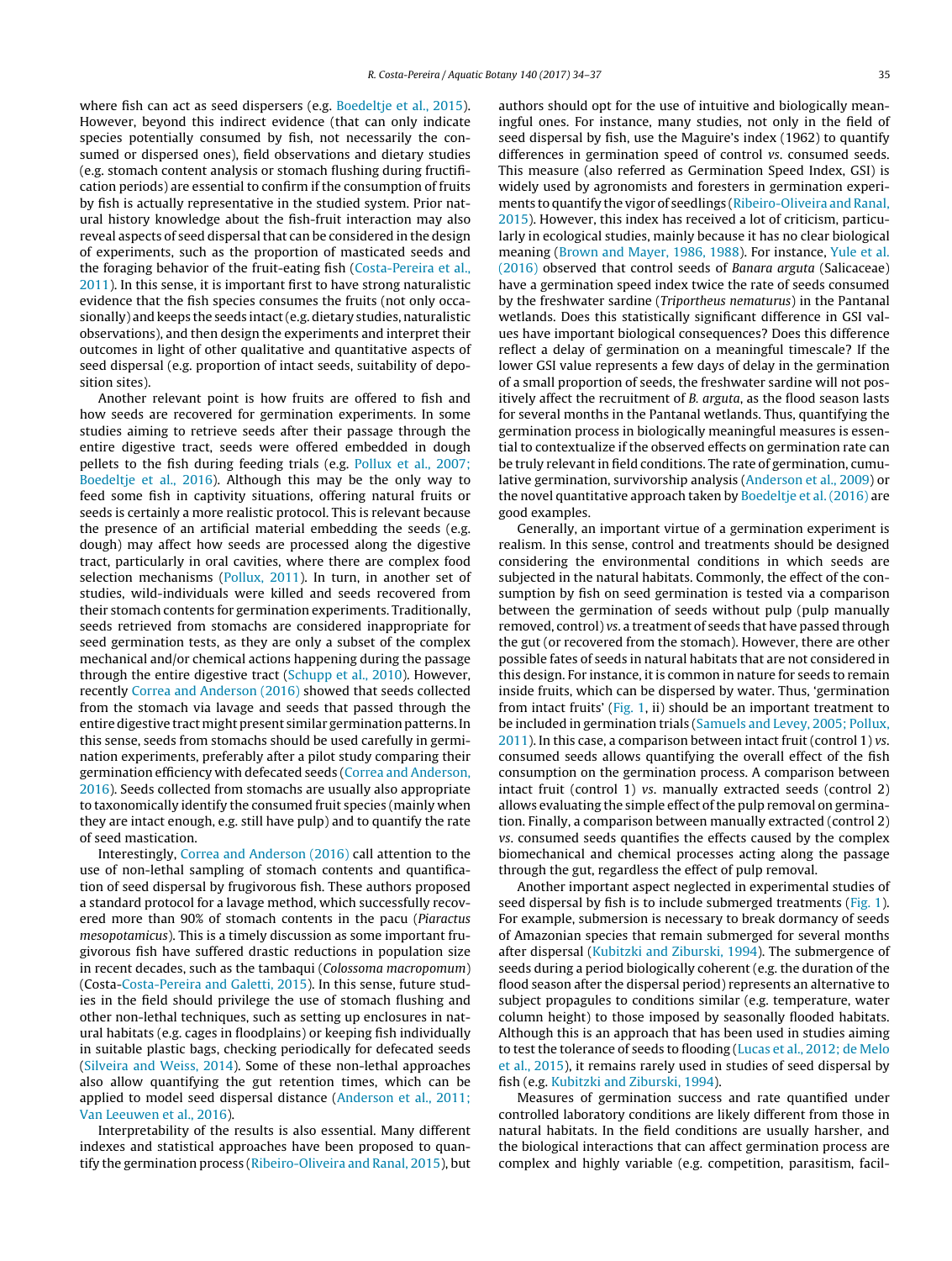<span id="page-2-0"></span>

Fig. 1. Do fish affect germination processes? A framework to investigate how fish consumption might influence seed germination. First, (i) as germination is only one of many aspects that involve seed dispersal, other aspects should be considered and measured during experiments (e.g. proportion of masticated seeds, retention time). Seeds consumed by fish can be masticated or be deposited intact on floodplains. (ii) Submergence treatments (during realistic time periods, e.g. the time difference between early fruiting and flood duration) are recommended both for digested and control seeds. (2a) Include a whole fruit treatment is also recommendable because seeds that are not consumed by fish (control) can remain inside whole fruits. (iii) Finally, the germination process should be quantified in biologically meaningful measures, i.e. taking into account as much the natural history of the fish and plant species investigated and the environmental conditions encountered in the studied habitat.

itation, predation) ([Verdú](#page-3-0) [and](#page-3-0) [Traveset,](#page-3-0) [2005;](#page-3-0) [Pollux,](#page-3-0) [2011\).](#page-3-0) In this context, an option is to set up germination experiments in a field (e.g. experiments set in floodplains) or a greenhouse using local conditions (e.g. soil, temperature, moisture) instead of artificial laboratory conditions (e.g. Anderson et al., 2009; Correa et al., 2015a). Correa and Anderson (2016) pointed out that setting up a germination experiment in the field can be logistically simple and cheap.

An advantage of using field experiments is the improvement of the applicability of the results to support conservation initiatives, such as the reintroduction of frugivorous species in overfished sites, like some Amazonian flooded forests that have been heavily exploited in recent decades (Costa-Costa-Pereira and Galetti, 2015). On the other hand, the accuracy of laboratory experiments (or experiments in the field under controlled conditions) can reveal precise measures about germination process. In this sense, integrating the virtues of field and laboratory experiments is an important challenge for future studies in the field.

The main messages of this opinion paper can be summarized as follows: i) experiments on fish-fruit interactions should be grounded in natural history; ii) offering fruits and retrieving seeds should be as natural as possible and, if feasible, following non-lethal protocols; iii) experimental design should consider the realistic potential fates of seeds (e.g. submersion and germination from intact fruits) and coherent time scales (e.g. duration of the flood season); iv) the germination process should be quantified by biologically meaningful measures; v) germination results should be interpreted in light of the characteristics of the studied system, considering other quantitative and qualitative components of seed dispersal (e.g. proportion of masticated seeds, suitability of deposition sites). Indeed, setting up precise, general and realistic experiments is a long-standing challenge in ecology (Hairston, 1989) and in experiments of seed dispersal by fish, this is not different. Ecologists in this field should keep in mind that some simple precautions in the experimental design and used protocols might provide more standard, applicable and biologically meaningful conclusions.

### **Acknowledgments**

I am grateful to the three Aquatic Botany editors for their constructive and thoughtful suggestions<, to Larissa SM Sugai for the insightful comments on the manuscript, to Ben Dickson for the English review, and to São Paulo Research Foundation (FAPESP) for grant #2014/20924-5.

#### **References**

- Anderson, J.T., Rojas, J.S., Flecker, A.S., 2009. [High-quality](http://refhub.elsevier.com/S0304-3770(17)30017-7/sbref0005) [seed](http://refhub.elsevier.com/S0304-3770(17)30017-7/sbref0005) [dispersal](http://refhub.elsevier.com/S0304-3770(17)30017-7/sbref0005) [by](http://refhub.elsevier.com/S0304-3770(17)30017-7/sbref0005) [fruit-eating](http://refhub.elsevier.com/S0304-3770(17)30017-7/sbref0005) [fishes](http://refhub.elsevier.com/S0304-3770(17)30017-7/sbref0005) [in](http://refhub.elsevier.com/S0304-3770(17)30017-7/sbref0005) [Amazonian](http://refhub.elsevier.com/S0304-3770(17)30017-7/sbref0005) [floodplain](http://refhub.elsevier.com/S0304-3770(17)30017-7/sbref0005) [habitats.](http://refhub.elsevier.com/S0304-3770(17)30017-7/sbref0005) [Oecologia](http://refhub.elsevier.com/S0304-3770(17)30017-7/sbref0005) [161,](http://refhub.elsevier.com/S0304-3770(17)30017-7/sbref0005) [279](http://refhub.elsevier.com/S0304-3770(17)30017-7/sbref0005)–[290.](http://refhub.elsevier.com/S0304-3770(17)30017-7/sbref0005)
- Anderson, J.T., Nuttle, T., Rojas, J.S.S., Pendergast, T.H., Flecker, A.S., 2011. [Extremely](http://refhub.elsevier.com/S0304-3770(17)30017-7/sbref0010) [long-distance](http://refhub.elsevier.com/S0304-3770(17)30017-7/sbref0010) [seed](http://refhub.elsevier.com/S0304-3770(17)30017-7/sbref0010) [dispersal](http://refhub.elsevier.com/S0304-3770(17)30017-7/sbref0010) [by](http://refhub.elsevier.com/S0304-3770(17)30017-7/sbref0010) [an](http://refhub.elsevier.com/S0304-3770(17)30017-7/sbref0010) [overfished](http://refhub.elsevier.com/S0304-3770(17)30017-7/sbref0010) [Amazonian](http://refhub.elsevier.com/S0304-3770(17)30017-7/sbref0010) [frugivore.](http://refhub.elsevier.com/S0304-3770(17)30017-7/sbref0010) [Proc.](http://refhub.elsevier.com/S0304-3770(17)30017-7/sbref0010) [R.](http://refhub.elsevier.com/S0304-3770(17)30017-7/sbref0010) [Soc.](http://refhub.elsevier.com/S0304-3770(17)30017-7/sbref0010) [Lond.](http://refhub.elsevier.com/S0304-3770(17)30017-7/sbref0010) [B:](http://refhub.elsevier.com/S0304-3770(17)30017-7/sbref0010) [Biol.](http://refhub.elsevier.com/S0304-3770(17)30017-7/sbref0010) [Sci.](http://refhub.elsevier.com/S0304-3770(17)30017-7/sbref0010) [\(rspb20110155\).](http://refhub.elsevier.com/S0304-3770(17)30017-7/sbref0010)
- Boedeltje, G., Spanings, T., Flik, G., Pollux, B.J., Sibbing, F.A., Verberk, W.C., 2015. [Effects](http://refhub.elsevier.com/S0304-3770(17)30017-7/sbref0015) [of](http://refhub.elsevier.com/S0304-3770(17)30017-7/sbref0015) [seed](http://refhub.elsevier.com/S0304-3770(17)30017-7/sbref0015) [traits](http://refhub.elsevier.com/S0304-3770(17)30017-7/sbref0015) [on](http://refhub.elsevier.com/S0304-3770(17)30017-7/sbref0015) [the](http://refhub.elsevier.com/S0304-3770(17)30017-7/sbref0015) [potential](http://refhub.elsevier.com/S0304-3770(17)30017-7/sbref0015) [for](http://refhub.elsevier.com/S0304-3770(17)30017-7/sbref0015) [seed](http://refhub.elsevier.com/S0304-3770(17)30017-7/sbref0015) [dispersal](http://refhub.elsevier.com/S0304-3770(17)30017-7/sbref0015) [by](http://refhub.elsevier.com/S0304-3770(17)30017-7/sbref0015) [fish](http://refhub.elsevier.com/S0304-3770(17)30017-7/sbref0015) [with](http://refhub.elsevier.com/S0304-3770(17)30017-7/sbref0015) [contrasting](http://refhub.elsevier.com/S0304-3770(17)30017-7/sbref0015) [modes](http://refhub.elsevier.com/S0304-3770(17)30017-7/sbref0015) [of](http://refhub.elsevier.com/S0304-3770(17)30017-7/sbref0015) [feeding.](http://refhub.elsevier.com/S0304-3770(17)30017-7/sbref0015) [Freshw.](http://refhub.elsevier.com/S0304-3770(17)30017-7/sbref0015) [Biol.](http://refhub.elsevier.com/S0304-3770(17)30017-7/sbref0015) [60,](http://refhub.elsevier.com/S0304-3770(17)30017-7/sbref0015) [944–959.](http://refhub.elsevier.com/S0304-3770(17)30017-7/sbref0015)
- Boedeltje, G., Jongejans, E., Spanings, T., Verberk, W.C., 2016. [Effect](http://refhub.elsevier.com/S0304-3770(17)30017-7/sbref0020) [of](http://refhub.elsevier.com/S0304-3770(17)30017-7/sbref0020) [gut](http://refhub.elsevier.com/S0304-3770(17)30017-7/sbref0020) [passage](http://refhub.elsevier.com/S0304-3770(17)30017-7/sbref0020) [in](http://refhub.elsevier.com/S0304-3770(17)30017-7/sbref0020) [fish](http://refhub.elsevier.com/S0304-3770(17)30017-7/sbref0020) [on](http://refhub.elsevier.com/S0304-3770(17)30017-7/sbref0020) [the](http://refhub.elsevier.com/S0304-3770(17)30017-7/sbref0020) [germination](http://refhub.elsevier.com/S0304-3770(17)30017-7/sbref0020) [speed](http://refhub.elsevier.com/S0304-3770(17)30017-7/sbref0020) [of](http://refhub.elsevier.com/S0304-3770(17)30017-7/sbref0020) [aquatic](http://refhub.elsevier.com/S0304-3770(17)30017-7/sbref0020) [and](http://refhub.elsevier.com/S0304-3770(17)30017-7/sbref0020) [riparian](http://refhub.elsevier.com/S0304-3770(17)30017-7/sbref0020) [plants.](http://refhub.elsevier.com/S0304-3770(17)30017-7/sbref0020) [Aquat.](http://refhub.elsevier.com/S0304-3770(17)30017-7/sbref0020) [Bot.](http://refhub.elsevier.com/S0304-3770(17)30017-7/sbref0020) [132,](http://refhub.elsevier.com/S0304-3770(17)30017-7/sbref0020) [12–16.](http://refhub.elsevier.com/S0304-3770(17)30017-7/sbref0020)
- Brown, R., Mayer, D., 1986. [A](http://refhub.elsevier.com/S0304-3770(17)30017-7/sbref0025) [critical](http://refhub.elsevier.com/S0304-3770(17)30017-7/sbref0025) [analysis](http://refhub.elsevier.com/S0304-3770(17)30017-7/sbref0025) [of](http://refhub.elsevier.com/S0304-3770(17)30017-7/sbref0025) [Maguire's](http://refhub.elsevier.com/S0304-3770(17)30017-7/sbref0025) [germination](http://refhub.elsevier.com/S0304-3770(17)30017-7/sbref0025) [rate](http://refhub.elsevier.com/S0304-3770(17)30017-7/sbref0025) [index.](http://refhub.elsevier.com/S0304-3770(17)30017-7/sbref0025) [J.](http://refhub.elsevier.com/S0304-3770(17)30017-7/sbref0025) [Seed](http://refhub.elsevier.com/S0304-3770(17)30017-7/sbref0025) [Technol.,](http://refhub.elsevier.com/S0304-3770(17)30017-7/sbref0025) [101–110.](http://refhub.elsevier.com/S0304-3770(17)30017-7/sbref0025)
- Brown, R., Mayer, D., 1988. [Representing](http://refhub.elsevier.com/S0304-3770(17)30017-7/sbref0030) [cumulative](http://refhub.elsevier.com/S0304-3770(17)30017-7/sbref0030) [germination.](http://refhub.elsevier.com/S0304-3770(17)30017-7/sbref0030) [1.](http://refhub.elsevier.com/S0304-3770(17)30017-7/sbref0030) [A](http://refhub.elsevier.com/S0304-3770(17)30017-7/sbref0030) [critical](http://refhub.elsevier.com/S0304-3770(17)30017-7/sbref0030) [analysis](http://refhub.elsevier.com/S0304-3770(17)30017-7/sbref0030) [of](http://refhub.elsevier.com/S0304-3770(17)30017-7/sbref0030) [single-value](http://refhub.elsevier.com/S0304-3770(17)30017-7/sbref0030) [germination](http://refhub.elsevier.com/S0304-3770(17)30017-7/sbref0030) [indices.](http://refhub.elsevier.com/S0304-3770(17)30017-7/sbref0030) [Ann.](http://refhub.elsevier.com/S0304-3770(17)30017-7/sbref0030) [Bot.](http://refhub.elsevier.com/S0304-3770(17)30017-7/sbref0030) [61,](http://refhub.elsevier.com/S0304-3770(17)30017-7/sbref0030) [117–125.](http://refhub.elsevier.com/S0304-3770(17)30017-7/sbref0030)
- Correa, S., Anderson, J., 2016. [A](http://refhub.elsevier.com/S0304-3770(17)30017-7/sbref0035) [non-destructive](http://refhub.elsevier.com/S0304-3770(17)30017-7/sbref0035) [sampling](http://refhub.elsevier.com/S0304-3770(17)30017-7/sbref0035) [protocol](http://refhub.elsevier.com/S0304-3770(17)30017-7/sbref0035) [for](http://refhub.elsevier.com/S0304-3770(17)30017-7/sbref0035) [field](http://refhub.elsevier.com/S0304-3770(17)30017-7/sbref0035) [studies](http://refhub.elsevier.com/S0304-3770(17)30017-7/sbref0035) [of](http://refhub.elsevier.com/S0304-3770(17)30017-7/sbref0035) [seed](http://refhub.elsevier.com/S0304-3770(17)30017-7/sbref0035) [dispersal](http://refhub.elsevier.com/S0304-3770(17)30017-7/sbref0035) [by](http://refhub.elsevier.com/S0304-3770(17)30017-7/sbref0035) [fishes.](http://refhub.elsevier.com/S0304-3770(17)30017-7/sbref0035) [J.](http://refhub.elsevier.com/S0304-3770(17)30017-7/sbref0035) [Fish](http://refhub.elsevier.com/S0304-3770(17)30017-7/sbref0035) [Biol.](http://refhub.elsevier.com/S0304-3770(17)30017-7/sbref0035) [88,](http://refhub.elsevier.com/S0304-3770(17)30017-7/sbref0035) [1989–2003.](http://refhub.elsevier.com/S0304-3770(17)30017-7/sbref0035)
- Correa, S.B., Winemiller, K.O., Lopez-Fernandez, H., Galetti, M., 2007. [Evolutionary](http://refhub.elsevier.com/S0304-3770(17)30017-7/sbref0040) [perspectives](http://refhub.elsevier.com/S0304-3770(17)30017-7/sbref0040) [on](http://refhub.elsevier.com/S0304-3770(17)30017-7/sbref0040) [seed](http://refhub.elsevier.com/S0304-3770(17)30017-7/sbref0040) [consumption](http://refhub.elsevier.com/S0304-3770(17)30017-7/sbref0040) [and](http://refhub.elsevier.com/S0304-3770(17)30017-7/sbref0040) [dispersal](http://refhub.elsevier.com/S0304-3770(17)30017-7/sbref0040) [by](http://refhub.elsevier.com/S0304-3770(17)30017-7/sbref0040) [fishes.](http://refhub.elsevier.com/S0304-3770(17)30017-7/sbref0040) [Bioscience](http://refhub.elsevier.com/S0304-3770(17)30017-7/sbref0040) [57,](http://refhub.elsevier.com/S0304-3770(17)30017-7/sbref0040) [748–756.](http://refhub.elsevier.com/S0304-3770(17)30017-7/sbref0040)
- Correa, S.B., Araujo, J.K., Penha, J.M., da Cunha, C.N., Stevenson, P.R., Anderson, J.T., 2015a. [Overfishing](http://refhub.elsevier.com/S0304-3770(17)30017-7/sbref0045) [disrupts](http://refhub.elsevier.com/S0304-3770(17)30017-7/sbref0045) [an](http://refhub.elsevier.com/S0304-3770(17)30017-7/sbref0045) [ancient](http://refhub.elsevier.com/S0304-3770(17)30017-7/sbref0045) [mutualism](http://refhub.elsevier.com/S0304-3770(17)30017-7/sbref0045) [between](http://refhub.elsevier.com/S0304-3770(17)30017-7/sbref0045) [frugivorous](http://refhub.elsevier.com/S0304-3770(17)30017-7/sbref0045) [fishes](http://refhub.elsevier.com/S0304-3770(17)30017-7/sbref0045) [and](http://refhub.elsevier.com/S0304-3770(17)30017-7/sbref0045) [plants](http://refhub.elsevier.com/S0304-3770(17)30017-7/sbref0045) [in](http://refhub.elsevier.com/S0304-3770(17)30017-7/sbref0045) [Neotropical](http://refhub.elsevier.com/S0304-3770(17)30017-7/sbref0045) [wetlands.](http://refhub.elsevier.com/S0304-3770(17)30017-7/sbref0045) [Biol.](http://refhub.elsevier.com/S0304-3770(17)30017-7/sbref0045) [Conserv.](http://refhub.elsevier.com/S0304-3770(17)30017-7/sbref0045) [191,](http://refhub.elsevier.com/S0304-3770(17)30017-7/sbref0045) [159–167.](http://refhub.elsevier.com/S0304-3770(17)30017-7/sbref0045)
- Correa, S.B., Costa-Pereira, R., Fleming, T., Goulding, M., Anderson, J.T., 2015b. [Neotropical](http://refhub.elsevier.com/S0304-3770(17)30017-7/sbref0050) [fish–fruit](http://refhub.elsevier.com/S0304-3770(17)30017-7/sbref0050) [interactions:](http://refhub.elsevier.com/S0304-3770(17)30017-7/sbref0050) [eco-evolutionary](http://refhub.elsevier.com/S0304-3770(17)30017-7/sbref0050) [dynamics](http://refhub.elsevier.com/S0304-3770(17)30017-7/sbref0050) [and](http://refhub.elsevier.com/S0304-3770(17)30017-7/sbref0050) [conservation.](http://refhub.elsevier.com/S0304-3770(17)30017-7/sbref0050) [Biol.](http://refhub.elsevier.com/S0304-3770(17)30017-7/sbref0050) [Rev.](http://refhub.elsevier.com/S0304-3770(17)30017-7/sbref0050) [90,](http://refhub.elsevier.com/S0304-3770(17)30017-7/sbref0050) [1263](http://refhub.elsevier.com/S0304-3770(17)30017-7/sbref0050)–[1278.](http://refhub.elsevier.com/S0304-3770(17)30017-7/sbref0050)
- Costa-Pereira, R., Galetti, M., 2015. [Frugivore](http://refhub.elsevier.com/S0304-3770(17)30017-7/sbref0055) [downsizing](http://refhub.elsevier.com/S0304-3770(17)30017-7/sbref0055) [and](http://refhub.elsevier.com/S0304-3770(17)30017-7/sbref0055) [the](http://refhub.elsevier.com/S0304-3770(17)30017-7/sbref0055) [collapse](http://refhub.elsevier.com/S0304-3770(17)30017-7/sbref0055) [of](http://refhub.elsevier.com/S0304-3770(17)30017-7/sbref0055) [seed](http://refhub.elsevier.com/S0304-3770(17)30017-7/sbref0055) [dispersal](http://refhub.elsevier.com/S0304-3770(17)30017-7/sbref0055) [by](http://refhub.elsevier.com/S0304-3770(17)30017-7/sbref0055) [fish.](http://refhub.elsevier.com/S0304-3770(17)30017-7/sbref0055) [Biol.](http://refhub.elsevier.com/S0304-3770(17)30017-7/sbref0055) [Conserv.](http://refhub.elsevier.com/S0304-3770(17)30017-7/sbref0055) [191,](http://refhub.elsevier.com/S0304-3770(17)30017-7/sbref0055) [809–811.](http://refhub.elsevier.com/S0304-3770(17)30017-7/sbref0055)
- Costa-Pereira, R., Severo-Neto, F., Yule, T.S., Pereira, A.P.T., 2011. [Fruit-eating](http://refhub.elsevier.com/S0304-3770(17)30017-7/sbref0060) [fishes](http://refhub.elsevier.com/S0304-3770(17)30017-7/sbref0060) [of](http://refhub.elsevier.com/S0304-3770(17)30017-7/sbref0060) [Banara](http://refhub.elsevier.com/S0304-3770(17)30017-7/sbref0060) [arguta](http://refhub.elsevier.com/S0304-3770(17)30017-7/sbref0060) [\(Salicaceae\)](http://refhub.elsevier.com/S0304-3770(17)30017-7/sbref0060) [in](http://refhub.elsevier.com/S0304-3770(17)30017-7/sbref0060) [the](http://refhub.elsevier.com/S0304-3770(17)30017-7/sbref0060) [Miranda](http://refhub.elsevier.com/S0304-3770(17)30017-7/sbref0060) [River](http://refhub.elsevier.com/S0304-3770(17)30017-7/sbref0060) [floodplain,](http://refhub.elsevier.com/S0304-3770(17)30017-7/sbref0060) [Pantanal](http://refhub.elsevier.com/S0304-3770(17)30017-7/sbref0060) [wetland.](http://refhub.elsevier.com/S0304-3770(17)30017-7/sbref0060) [Biota](http://refhub.elsevier.com/S0304-3770(17)30017-7/sbref0060) [Neotropica](http://refhub.elsevier.com/S0304-3770(17)30017-7/sbref0060) [11,](http://refhub.elsevier.com/S0304-3770(17)30017-7/sbref0060) [373](http://refhub.elsevier.com/S0304-3770(17)30017-7/sbref0060)–[376.](http://refhub.elsevier.com/S0304-3770(17)30017-7/sbref0060)
- Hairston, N.G., 1989. [Ecological](http://refhub.elsevier.com/S0304-3770(17)30017-7/sbref0065) [Experiments:](http://refhub.elsevier.com/S0304-3770(17)30017-7/sbref0065) [Purpose,](http://refhub.elsevier.com/S0304-3770(17)30017-7/sbref0065) [Design](http://refhub.elsevier.com/S0304-3770(17)30017-7/sbref0065) [and](http://refhub.elsevier.com/S0304-3770(17)30017-7/sbref0065) [Execution.](http://refhub.elsevier.com/S0304-3770(17)30017-7/sbref0065) [Cambridge](http://refhub.elsevier.com/S0304-3770(17)30017-7/sbref0065) [University](http://refhub.elsevier.com/S0304-3770(17)30017-7/sbref0065) [Press.](http://refhub.elsevier.com/S0304-3770(17)30017-7/sbref0065)
- Horn, M.H., Correa, S.B., Parolin, P., Pollux, B., Anderson, J.T., Lucas, C., Widmann, P., Tjiu, A., Galetti, M., Goulding, M., 2011. [Seed](http://refhub.elsevier.com/S0304-3770(17)30017-7/sbref0070) [dispersal](http://refhub.elsevier.com/S0304-3770(17)30017-7/sbref0070) [by](http://refhub.elsevier.com/S0304-3770(17)30017-7/sbref0070) [fishes](http://refhub.elsevier.com/S0304-3770(17)30017-7/sbref0070) [in](http://refhub.elsevier.com/S0304-3770(17)30017-7/sbref0070) [tropical](http://refhub.elsevier.com/S0304-3770(17)30017-7/sbref0070) [and](http://refhub.elsevier.com/S0304-3770(17)30017-7/sbref0070) [temperate](http://refhub.elsevier.com/S0304-3770(17)30017-7/sbref0070) [fresh](http://refhub.elsevier.com/S0304-3770(17)30017-7/sbref0070) [waters:](http://refhub.elsevier.com/S0304-3770(17)30017-7/sbref0070) [the](http://refhub.elsevier.com/S0304-3770(17)30017-7/sbref0070) [growing](http://refhub.elsevier.com/S0304-3770(17)30017-7/sbref0070) [evidence.](http://refhub.elsevier.com/S0304-3770(17)30017-7/sbref0070) [Acta](http://refhub.elsevier.com/S0304-3770(17)30017-7/sbref0070) [Oecol.](http://refhub.elsevier.com/S0304-3770(17)30017-7/sbref0070) [37,](http://refhub.elsevier.com/S0304-3770(17)30017-7/sbref0070) [561](http://refhub.elsevier.com/S0304-3770(17)30017-7/sbref0070)–[577.](http://refhub.elsevier.com/S0304-3770(17)30017-7/sbref0070)